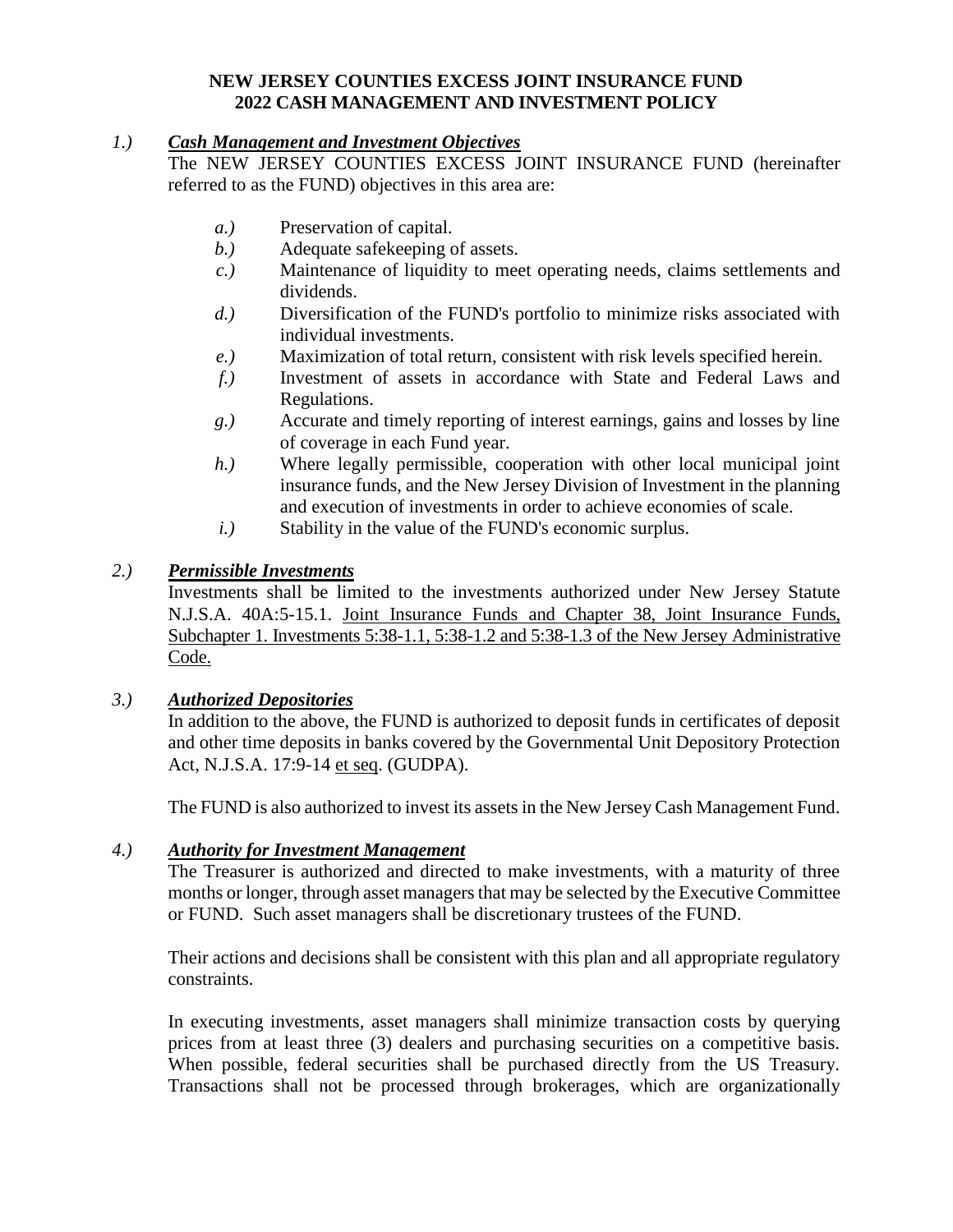affiliated with the asset manager. Transactions may also be processed through the New Jersey Division of Investment by the Fund's asset managers.

# *5.) Preservation of Capital*

Securities shall be purchased with the ability to hold until maturity.

# *6.) Safekeeping*

Securities purchased on behalf of the FUND shall be delivered electronically or physically to the FUND's custodial bank, which shall maintain custodial and/or safekeeping accounts for such securities on behalf of the FUND.

## *7.) Selection of Asset Managers, Custodial Banks and Operating Banks*

Asset managers, custodial banks and operating banks shall be retained for contract periods of one (1) year. Additionally, the FUND shall maintain the ability to change asset managers and/or custodial banks more frequently based upon performance appraisals and upon reasonable notice and based upon changes in policy or procedures.

## *8.) Reporting*

If the Fund utilizes the services of Asset Managers, they will submit written statements to the treasurer and executive director describing the proposed investment strategy for achieving the objectives identified herein. Asset managers shall also submit revisions to strategy when justified as a result of changing market conditions or other factors. Such statements shall be provided to the Treasurer and Executive Director. The statements shall also include confirmation that all investments are made in accordance with this plan. Additionally, the Investment Manager shall include a statement that verifies the Investment Manager has reconciled and determined the appropriate fair value of the Fund's portfolio based on valuation guidelines that shall be kept on file in the Executive Director's office.

The Treasurer shall report to the Executive Committee at all regular meetings on all investments. This report shall include information on the balances in all bank and investment accounts, and purchases, sales, and redemptions occurring in the prior month.

# *9.) Audit*

This plan, and all matters pertaining to the implementation of it, shall be subject to the FUND's annual audit.

### *10.) Cash Flow Projections*

Asset maturity decisions shall be guided by cash flow factors payout factors supplied by the Fund Actuary and reviewed by the Executive Director and the Treasurer.

### *11.) Cash Management*

All moneys turned over to the Treasurer shall be deposited within forty-eight (48) hours in accordance with N.J.S.A. 40A:5-15.

In the event a check is made payable to the Treasurer rather than the Fund, the following procedure is to be followed: